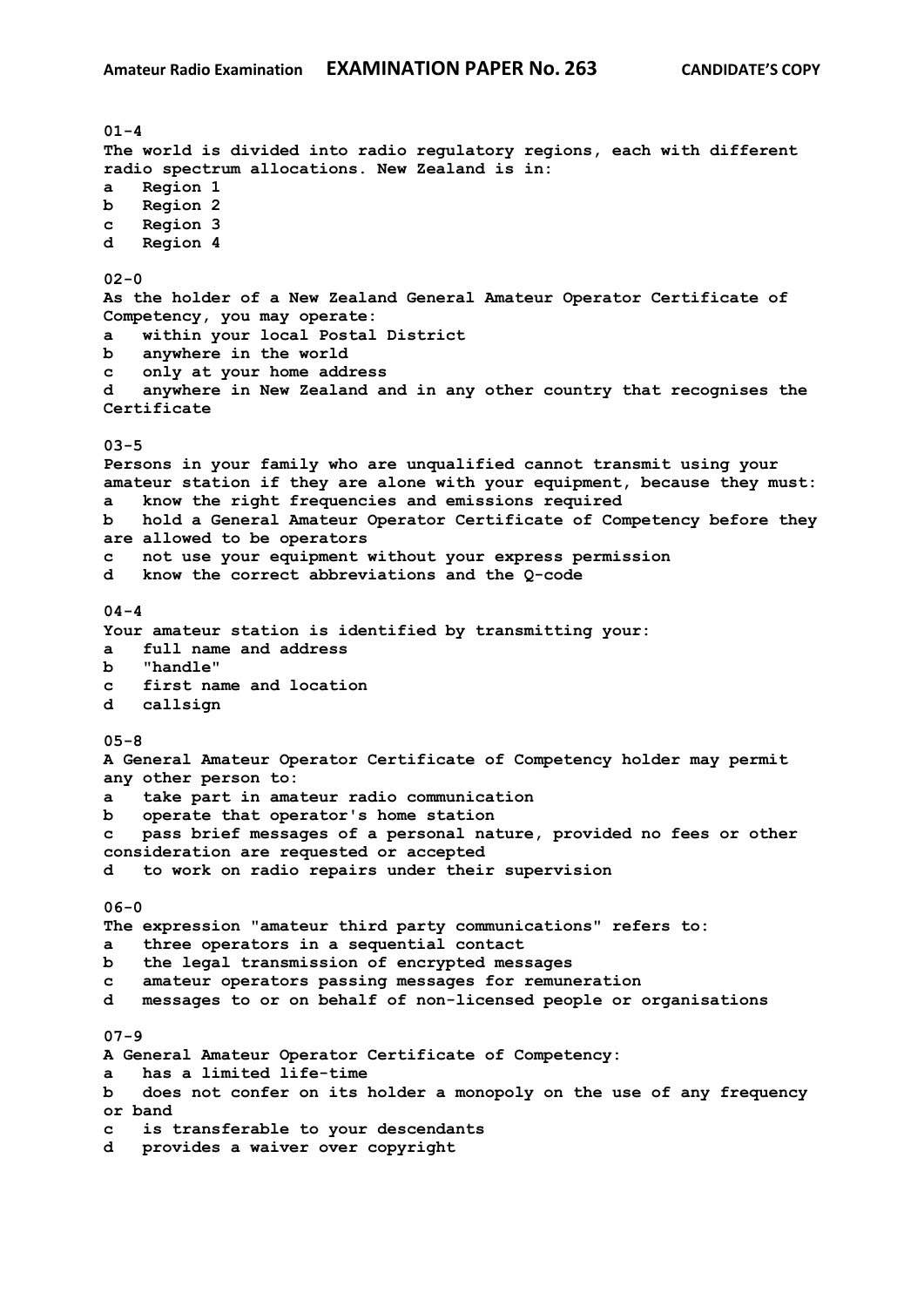**08-1 When first qualified, an amateur radio operator is permitted to: a work on specified bands for 3 months, log at least 50 contacts and retain the log book for at least one year for possible official inspection b operate on all HF bands at least weekly using a computer for logkeeping c operate only in the amateur bands between 5 and 25 MHz for 12 months and present the log book for official inspection d operate on amateur bands between 5 and 25 MHz as and when the operator chooses 09-4 The band 146 to 148 MHz is: a exclusive to repeater operation b allocated exclusively for police communications c shared with other communication services d reserved for emergency communications 10-8 The term describing opposition to electron flow in a circuit is: a current b voltage c power d resistance 11-2 An important difference between a lead acid battery and a common torch battery is that only the lead acid battery: a has two terminals b contains an electrolyte c can be operated upside-down d can be recharged 12-6 The unit for the potential difference between two points in a circuit is the: a ampere b ohm c volt d coulomb 13-7 This voltage is needed to cause a current of 200 mA to flow in a lamp of 25 ohm resistance: a 5 volt b 8 volt c 175 volt d 225 volt 14-5 A current of 0.5 ampere flows through a resistor when 12 volt is applied. The value of the resistor is: a 24 ohm b 6 ohm c 12.5 ohm d 17 ohm**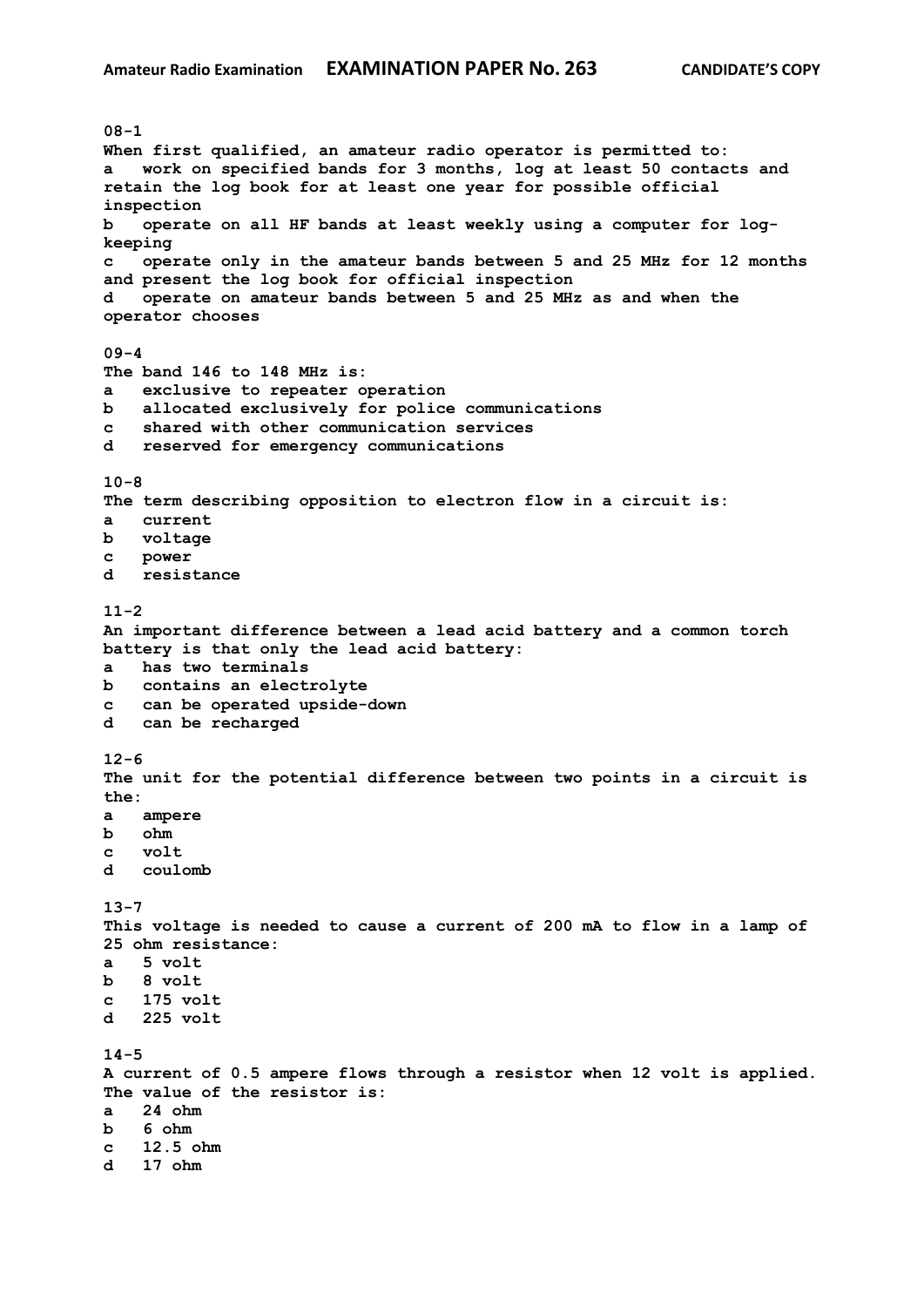**15-7 Three 10,000 ohm resistors are connected in series across a 90 volt supply. The voltage drop across one of the resistors is: a 30 volt b 60 volt c 90 volt d 15.8 volt 16-8 Resistors of 68 ohm, 47 kilohm, 560 ohm and 10 ohm are connected in parallel. The total resistance is: a between 68 and 560 ohm b between 560 and 47 kilohm c greater than 47 kilohm d less than 10 ohm 17-9 Three 500 ohm resistors are wired in series. Short-circuiting the centre resistor will change the value of the network from: a 500 ohm to 1000 ohm b 1500 ohm to 1000 ohm c 1000 ohm to 500 ohm d 1000 ohm to 1500 ohm 18-8 The power delivered to an antenna is 500 watt. The effective antenna resistance is 20 ohm. The antenna current is: a 25 amp b 2.5 amp c 10 amp d 5 amp 19-1 The following two electrical units multiplied together give the unit "watt": a volt and farad b volt and ampere c farad and henry d ampere and henry 20-7 One GHz is equal to: a 1000 kHz b 10 MHz c 100 MHz d 1000 MHz 21-5 Three 15 picofarad capacitors are wired in parallel. The value of the combination is: a 18 picofarad b 12 picofarad c 5 picofarad d 45 picofarad**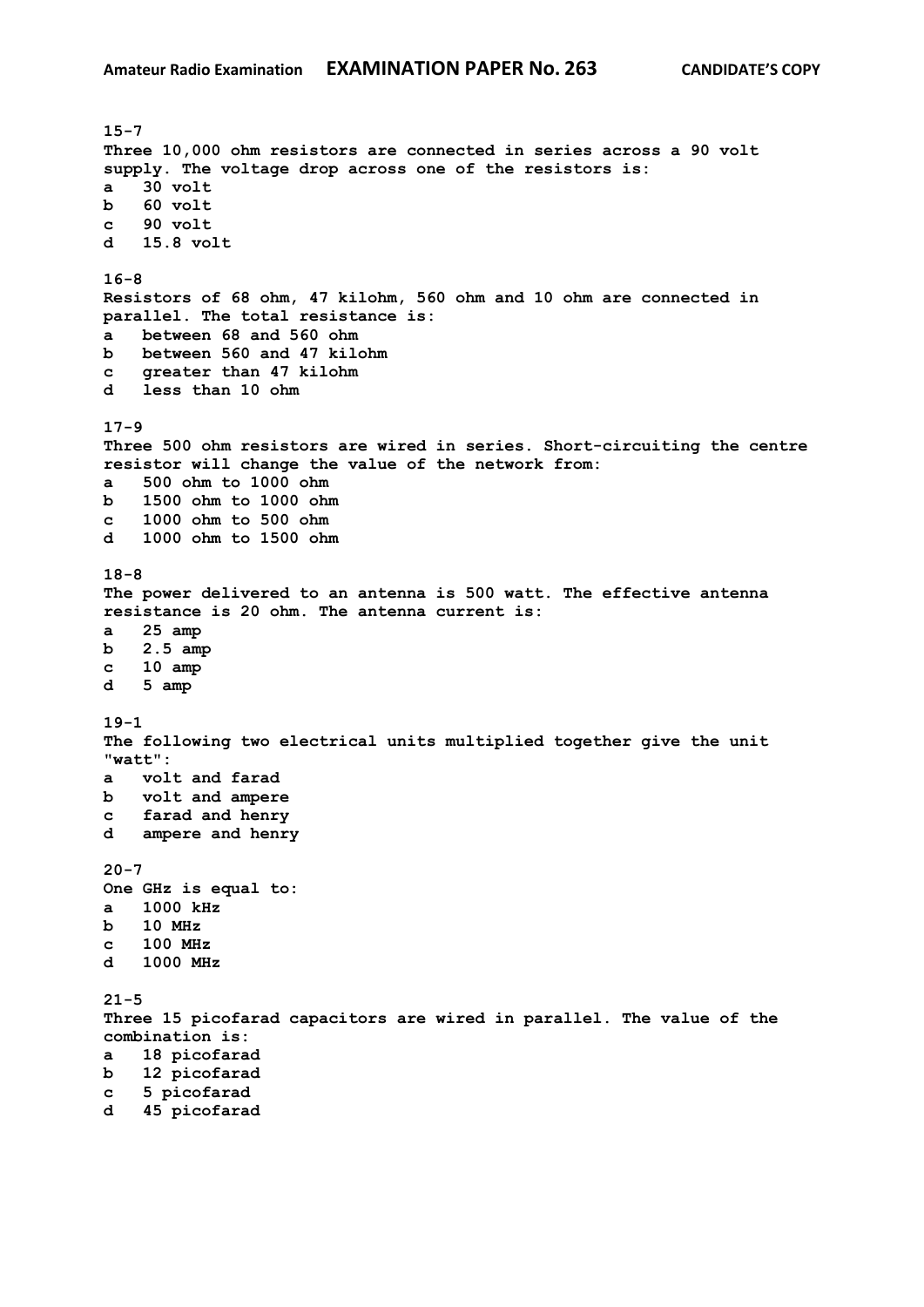**22-2 Two 20 uH inductances are connected in parallel. The total inductance is: a 20 uH b 10 uH c 40 uH d 80 uH 23-4 An earth wire should be connected to the metal chassis of a mainsoperated power supply, to ensure that if a fault develops, the chassis: a does not develop a high voltage with respect to the phase lead b does not develop a high voltage with respect to earth c becomes a conductor to bleed away static charge d provides a path to ground in case of lightning strikes 24-6 The type of rectifier diode found most often in power supplies is: a lithium b silicon c germanium d copper oxide 25-3 Bipolar transistors usually have: a 4 connecting leads b 1 connecting lead c 3 connecting leads d 2 connecting leads 26-5 A feature common to thermionic valves and transistors is that both: a can amplify signals b have electrons drifting through a vacuum c convert electrical energy to radio waves d use heat to cause electron movement 27-2 The correct instrument for measuring the supply current to an amplifier is a: a wattmeter b ammeter c voltmeter d ohmmeter 28-1 The input to an amplifier is 1 volt rms and output 100 volt rms. Assuming the same impedances, this is an increase of: a 10 dB b 20 dB c 100 dB d 40 dB**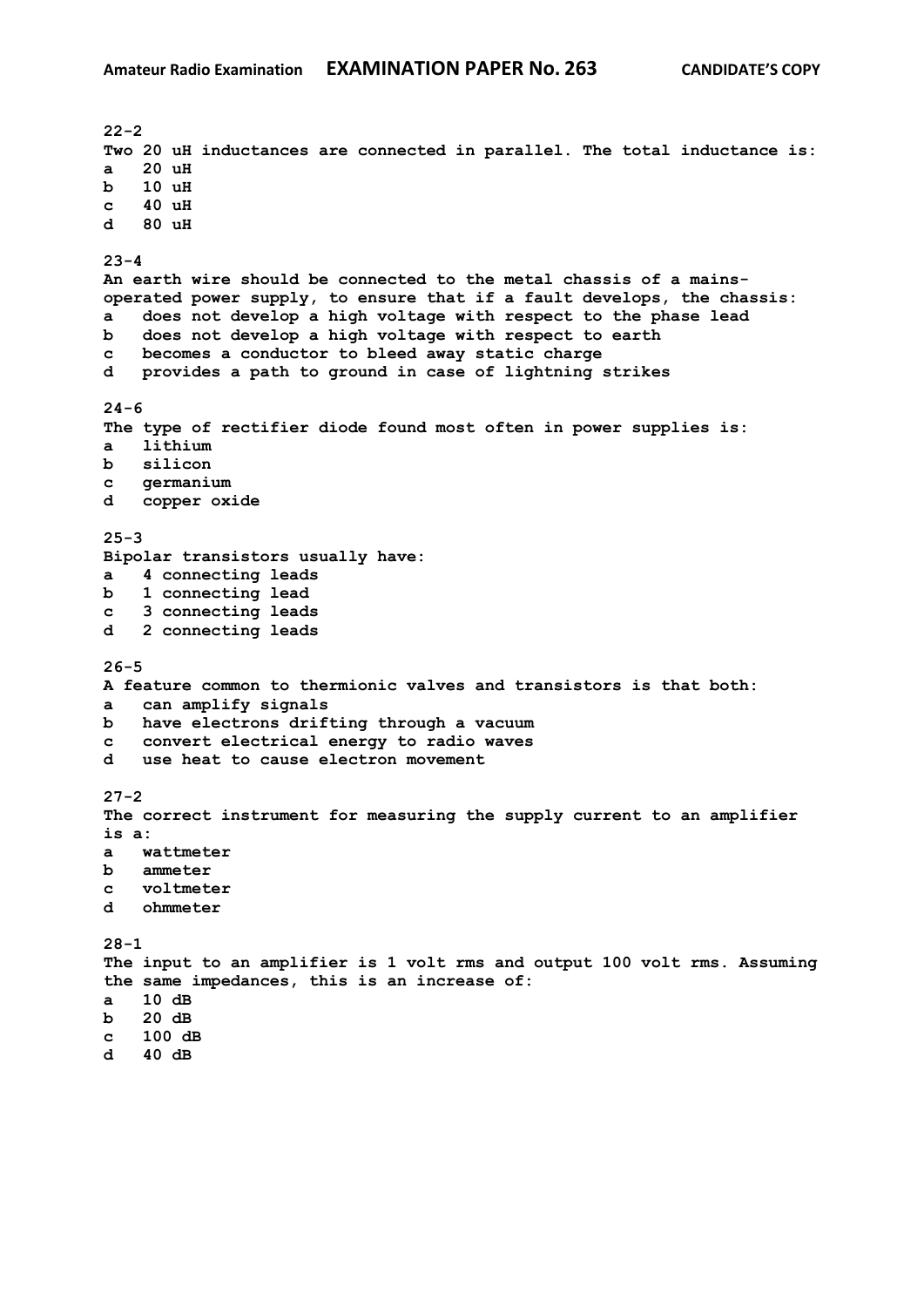**29-0 In designing an HF station, you would use this to reduce the effects of harmonic radiation: a dummy load b antenna switch c SWR bridge d low pass filter 30-4 In a frequency modulation receiver, this is located between the mixer and the intermediate frequency amplifier: a the limiter b the frequency discriminator c a filter d the radio frequency amplifier 31-7 In a single sideband and CW receiver, the output from this is connected to the product detector: a the mixer b the beat frequency oscillator c the radio frequency amplifier d the audio frequency amplifier 32-8 To receive Morse code signals, a BFO is employed in a superhet receiver to: a produce IF signals b beat with the local oscillator signal to produce sidebands c beat with the IF signal to produce an audio tone d produce an audio tone to beat with the IF signal 33-0 This audio shaping network is added at an FM receiver to restore proportionally attenuated lower audio frequencies: a a pre-emphasis network b an audio prescaler c a heterodyne suppressor d a de-emphasis network 34-9 A receiver squelch circuit: a automatically keeps the audio output at maximum level b silences the receiver speaker during periods of no received signal c provides a noisy operating environment d is not suitable for pocket-size receivers 35-4 A double-conversion receiver designed for SSB reception has a beat frequency oscillator and: a one IF stage and one local oscillator b two IF stages and three local oscillators c two IF stages and one local oscillator d two IF stages and two local oscillators**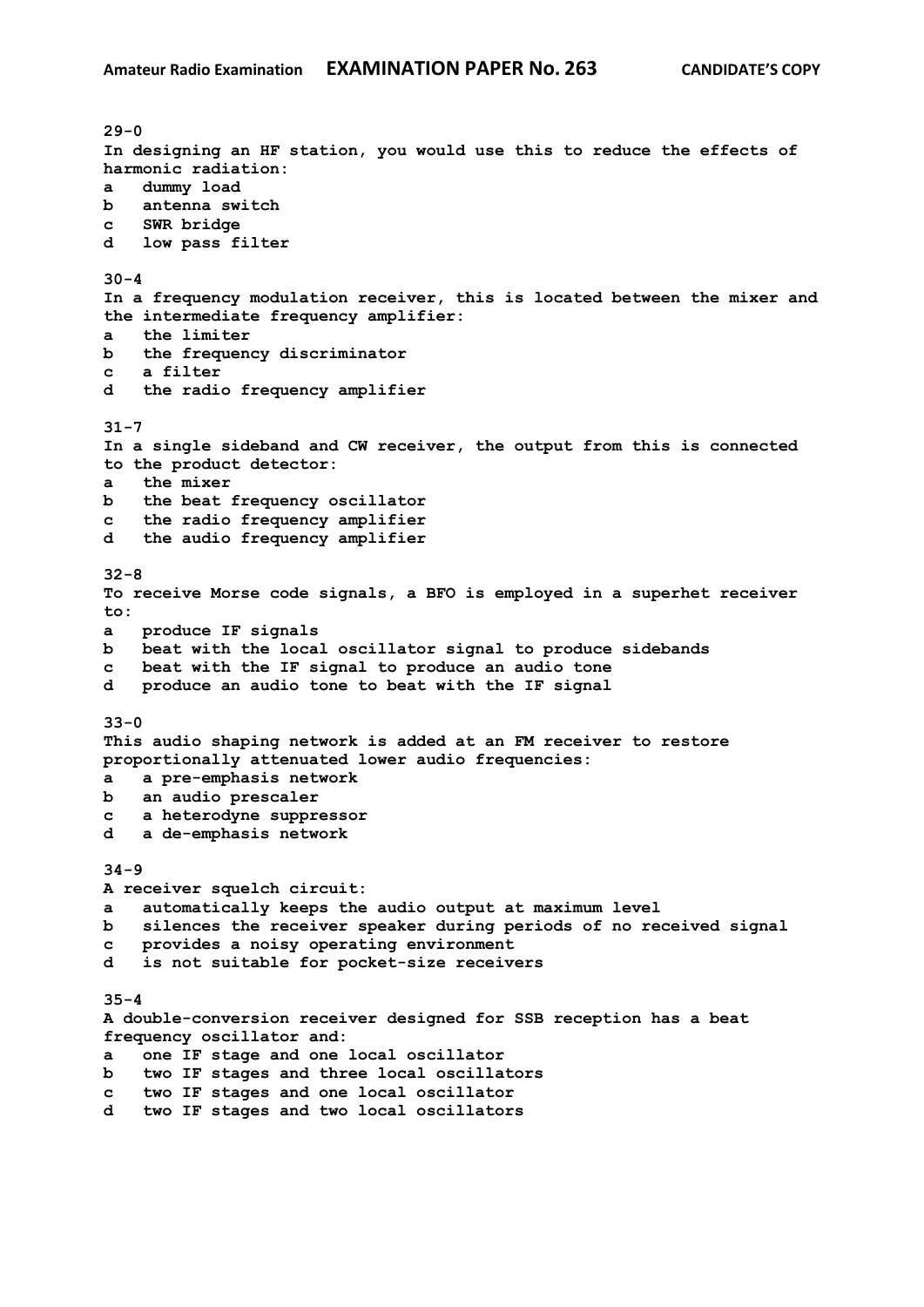**36-4 Very low noise figures for a high frequency receiver are relatively unimportant because: a the received signal creates high noise levels b the use of SSB and CW on the HF bands overcomes the noise, regardless of the front end c external HF noise, man-made and natural, are higher than the internal noise generated by the receiver d the succeeding stages, when used on HF, are very noisy 37-4 In an elementary frequency modulation transmitter, this is located between the oscillator and the power amplifier: a microphone b speech amplifier c modulator d frequency multiplier 38-7 In a single sideband transmitter, the output of the variable frequency oscillator is connected to the: a mixer b antenna c balanced modulator d linear amplifier 39-2 The following signal can be amplified using a non-linear amplifier: a SSB b AM c FM d DSBSC 40-9 To minimise the radiation of one particular harmonic, one can use a: a resistor b wave trap in the transmitter output c high pass filter in the transmitter output d filter in the receiver lead 41-2 A low pass filter will: a suppress sub-harmonics b always eliminate interference c reduce harmonics d improve harmonic radiation 42-4 A full-wave DC power supply operates from the New Zealand AC mains. The ripple frequency is: a 25 Hz b 50 Hz c 100 Hz d 70 Hz**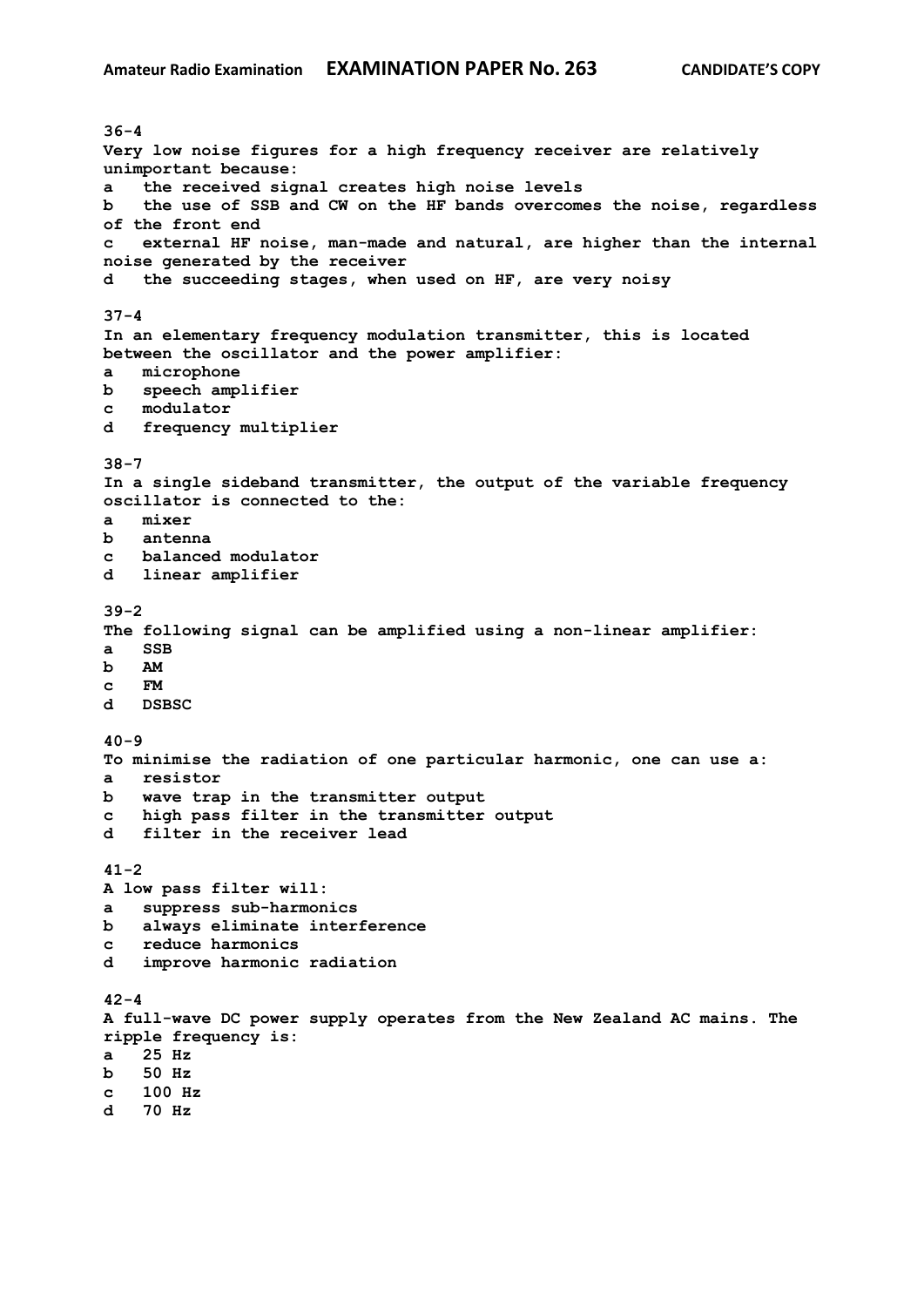**43-0 A filter is used in a power supply to: a filter RF radiation from the output of the power supply b restore voltage variations c act as a 50 Hz tuned circuit d smooth the rectified waveform from the rectifier 44-8 Before calling CQ on the HF bands, you should: a request that other operators clear the frequency b request a signal report from any station listening c listen first, then ask if the frequency is in use d use a frequency where many stations are already calling 45-0 You are mobile and talking through a VHF repeater. The other station reports that you keep "dropping out". This means: a your signal is drifting lower in frequency b your voice is too low-pitched to be understood c you are not speaking loudly enough d your signal does not have enough strength to operate the repeater 46-4 The "RIT" control on a transceiver: a reduces interference on the transmission b changes the frequency of the transmitter section without affecting the frequency of the receiver section c changes the frequency of the receiver section without affecting the frequency of the transmitter section d changes the transmitting and receiver frequencies by the same amount 47-3 The question "who is calling me?" is asked by: a QRZ? b QRM? c QRP? d QRT? 48-7 An RF transmission line should be matched at the transmitter end to: a prevent frequency drift b transfer maximum power to the antenna c overcome fading of the transmitted signal d ensure that the radiated signal has the intended polarisation 49-9 If an antenna feedline must pass near grounded metal objects, the following type should be used: a 75 ohm twinlead b coaxial cable c 300 ohm twinlead d 600 ohm open-wire**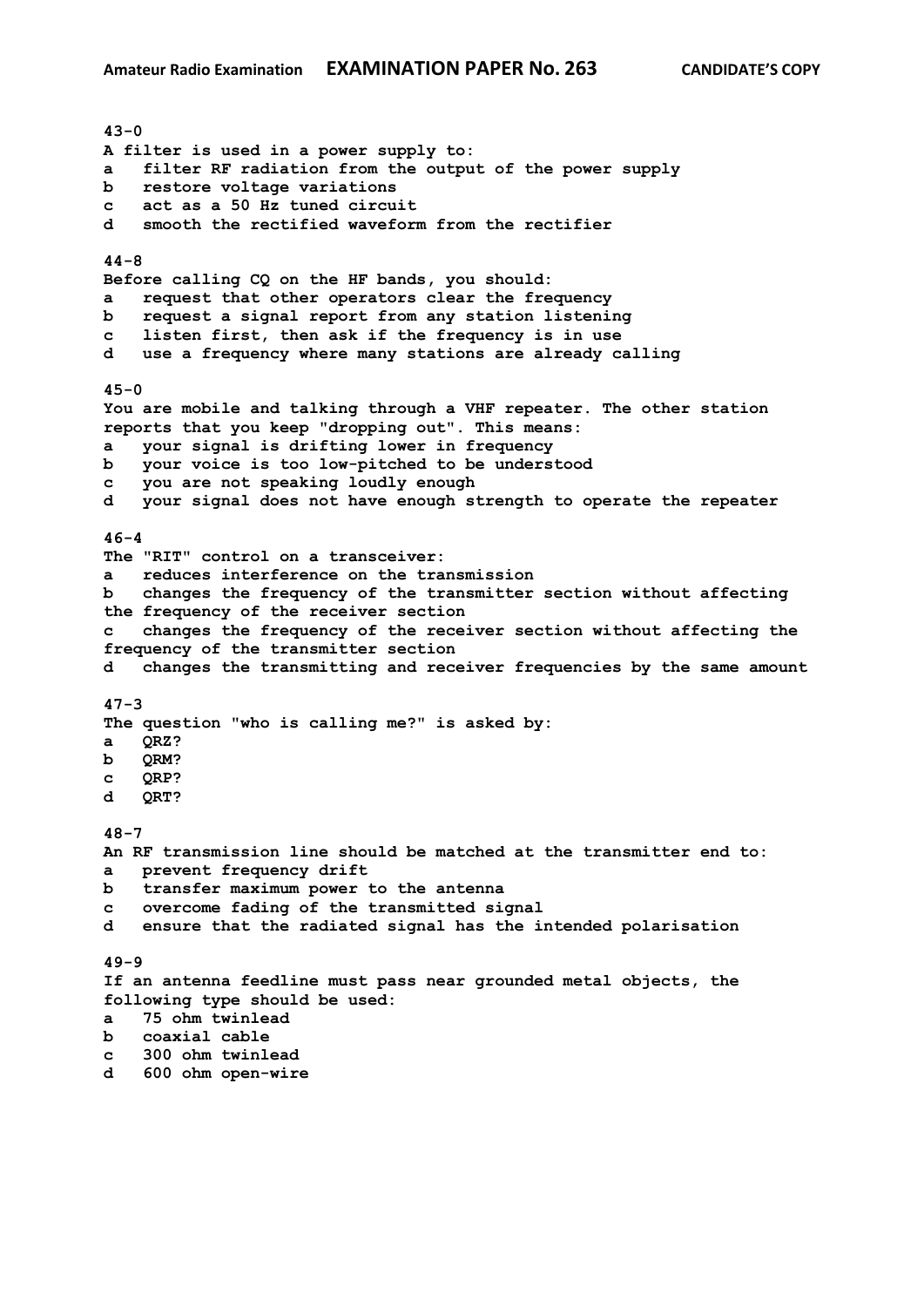**50-7 The wavelength for a frequency of 25 MHz is: a 15 metres b 12 metres c 32 metres d 4 metres 51-7 The purpose of a balun in a transmitting antenna system is to: a match unbalanced and balanced transmission lines b balance harmonic radiation c reduce unbalanced standing waves d protect the antenna system from lightning strikes 52-9 A vertical antenna which uses a flat conductive surface at its base is the: a quarter-wave ground plane b vertical dipole c rhombic d long wire 53-0 The main characteristic of a vertical antenna is that it: a requires few insulators b is very sensitive to signals coming from horizontal aerials c receives signals from all points around it equally well d is easy to feed with TV ribbon feeder 54-4 The electric field of an electromagnetic wave is: a circular in its motion b out of phase with the magnetic field c maximum in the direction of motion d perpendicular to the direction of wave motion 55-0 High frequency, long-distance propagation is most dependent on: a tropospheric reflection b ground reflection c ionospheric reflection d inverted reflection 56-0 The speed of a radio wave: a varies indirectly to the frequency b is the same as the speed of light c is infinite in space d is always less than half the speed of light 57-3 Which of the following is most likely to cause broad-band continuous interference: a poor commutation in an electric motor b an electric blanket switch c a refrigerator thermostat d a microwave transmitter**